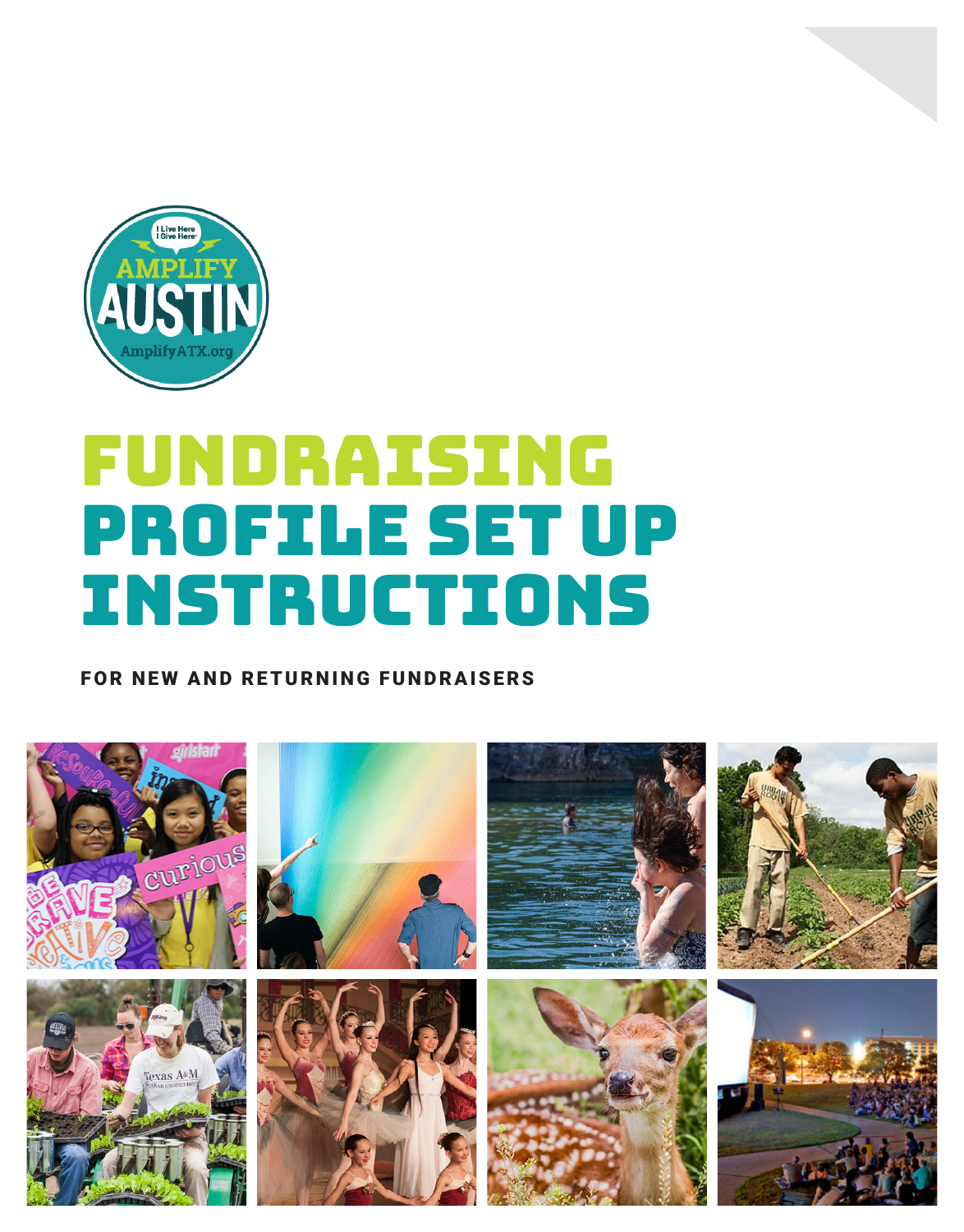## **AMPLIFY AUSTIN 2018 FUNDRAISING PROFILE SET UP**

# THANK YOU FOR BECOMING A FUNDRAISER AND SUPPORTING YOUR FAVORITE CAUSE!

### **Important Deadlines:**

January 16, 2018

- Scheduled gifts begin.
- Fundraisers can register and create pages to support their favorite causes for Amplify Austin Day. February 28 @ 5pm
	- Last day for Fundraisers to submit their profiles for review and approval.
- March 1 @ 6pm
	- Amplify Austin Day begins.

**Note:** Fundraisers may only have one fundraising page per nonprofit they support for Amplify Austin Day but can support multiple nonprofits.

**If you are a returning Fundraiser and would like to copy a previous campaign**, go to the AmplifyATX. org page and hover over Login. Select Donor/Fundraiser and enter your credentials (if you have forgotten your password, click on 'Forgot Password' and follow those instructions.) Click on your name at the top of the screen, then click the My Fundraisers tab. If you would like to update your profile from last year, locate it and click Copy Fundraiser. Please update and enhance your profile every year in order to compel your donors to give!

# **If you are a returning fundraiser but would like to start a new campaign**, click Create New Fundraiser,

then select Click Here to Find a Nonprofit. Proceed to step 7 to complete your new fundraiser set up.

**If you are new to fundraising**, start here to set up a Fundraising Page:

1. Go to AmplifyATX.org.

2. Search for the nonprofit you would like to support, then click to open that nonprofit's Amplify page.

3. Click on Create Campaign Page.

# ive Here I Give Here ♡

is a community-focused organization with a goal to inspire Fisca continuative procedure propriate the power of giving back through the during the control of giving back through the st. Services designed to connect Central Texas with the rt. We do so through integrated & effective

Share our page on: f



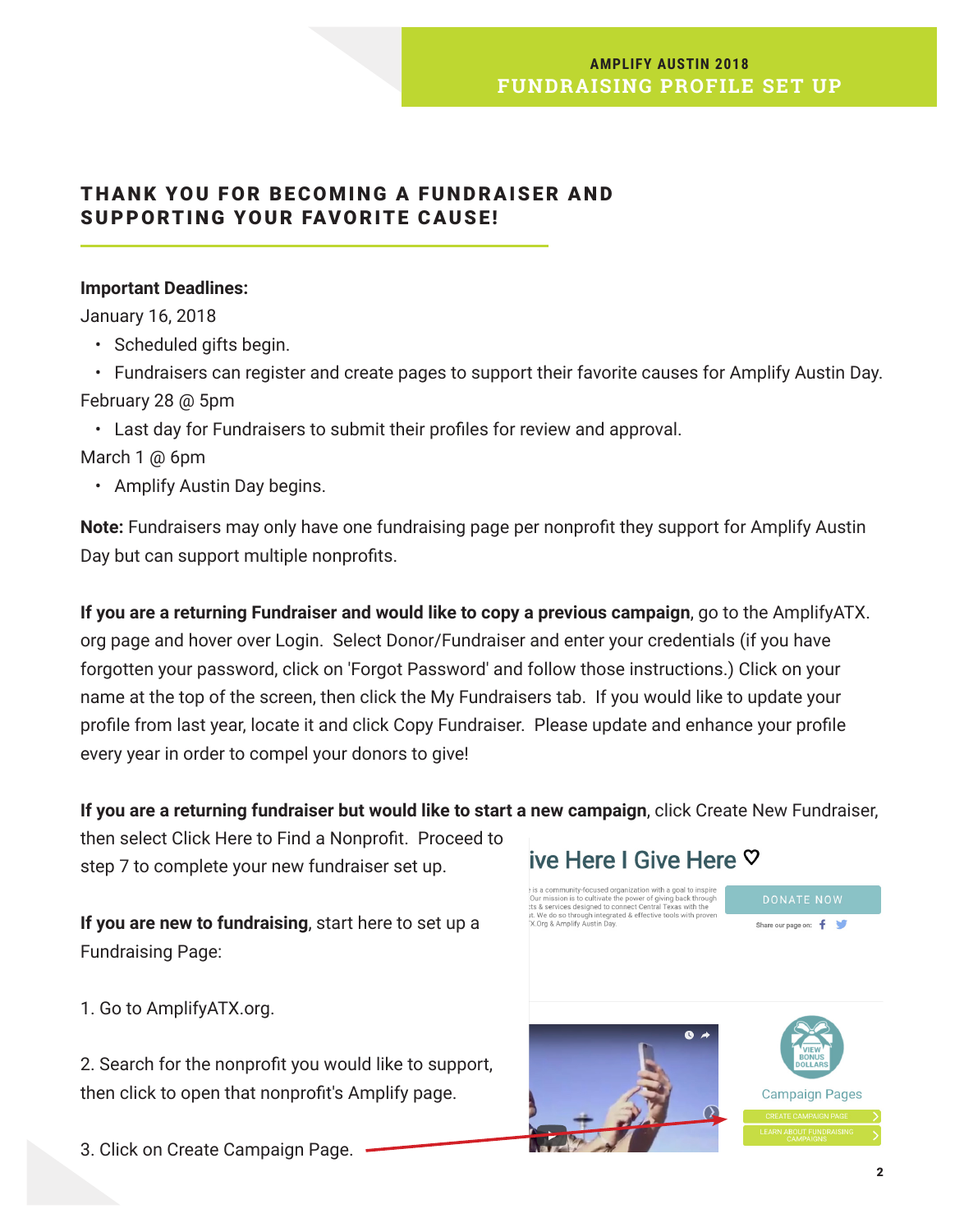#### **AMPLIFY AUSTIN 2018 FUNDRAISING PROFILE SET UP**

4. If you already have a profile, login here. If not, click on Create Profile.

**Note:** Do not create a new profile, if you've forgotten your password, click 'Forgot Password' and proceed.

5. Fill out all required fields and click Create Profile.

6. Select what type of campaign you are creating from the drop-down menu. If you are creating one for Amplify Austin Day select Amplify Austin Day. If you are using this for Giving Tuesday select Special Event Fundraising.

7. Give your fundraiser a title. Be creative and stand out. This will be prominently displayed on the top of your Fundraising page.

8. **URL link:** This is your personalized link to your fundraising page. It will look like this: http:// amplifyatx.ilivehereigivehere.org/xxxxxxx. That last part will be custom created by you. We recommend you personalize it.

For instance, John Doe's profile link could be http://amplifyatx.ilivehereigivehere.org/John-Doe2018 or http://amplifyatx.ilivehereigivehere. org/JohnDoeAmplify2018.

**Note:** the URL you enter can take up to 2 hours after being approved by the nonprofit to display publicly.

9. **Your Fundraiser Summary:** This is your opportunity to tell your story. Tell your donors exactly what you are raising funds for in a fun and



-- Select -

Summary <sup>@</sup>

\* Title <sup>©</sup>

 $\overline{\bullet}$ 

\* URL Link <sup>2</sup> The URL you enter can take up to 2 hours after be

https://amplifyatx.ilivehereigivehere.org/